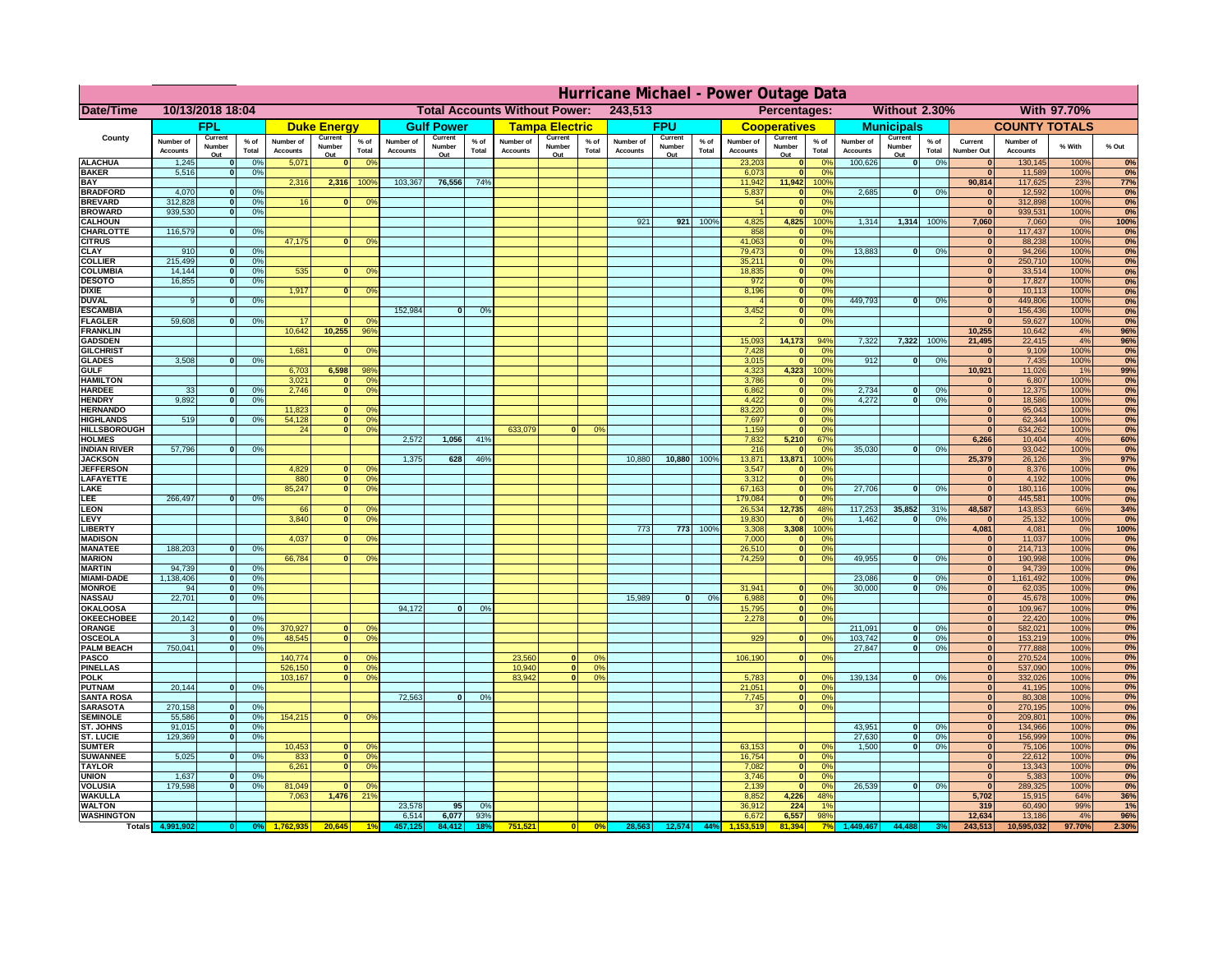# 10/13/2018 6:06 PM Hurricane Michael

| <b>Power Provider</b>                   | County              | <b>Number of Customers</b> | <b>Current Number Out</b> | <b>Outage Percentage</b> | <b>Estimated Restore Time</b> |
|-----------------------------------------|---------------------|----------------------------|---------------------------|--------------------------|-------------------------------|
| <b>Gulf Power Company</b>               | BAY                 | 103,367                    | 76,556                    | 74.06%                   | <b>TBD</b>                    |
|                                         |                     |                            |                           |                          |                               |
| City of Tallahassee                     | LEON                | 117,253                    | 35,852                    | 30.58%                   | TBD                           |
| Talquin Electric Cooperative, Inc.      | <b>GADSDEN</b>      | 15,093                     | 14,173                    | 93.90%                   | >5 days                       |
| West Florida Electric Cooperative, Inc. | <b>JACKSON</b>      | 13,824                     | 13,824                    | 100.00%                  | >5 days                       |
| Talquin Electric Cooperative, Inc.      | <b>LEON</b>         | 26,534                     | 12,735                    | 48.00%                   | >5 days                       |
| Gulf Coast Electric Cooperative, Inc.   | BAY                 | 11,942                     | 11,942                    | 100.00%                  | >5 days                       |
| Florida Public Utilities Corporation    | <b>JACKSON</b>      | 10,880                     | 10,880                    | 100.00%                  | >5 days                       |
| Duke Energy                             | <b>FRANKLIN</b>     | 10,642                     | 10,255                    | 96.36%                   | TBD                           |
| <b>Duke Energy</b>                      | <b>GULF</b>         | 6,703                      | 6,598                     | 98.43%                   | TBD                           |
|                                         |                     |                            |                           |                          |                               |
| <b>Gulf Power Company</b>               | WASHINGTON          | 6,514                      | 6,077                     | 93.29%                   | >5 days                       |
| West Florida Electric Cooperative, Inc. | <b>HOLMES</b>       | 7,539                      | 5,197                     | 68.93%                   | >5 days                       |
| City of Quincy                          | GADSDEN             | 4,768                      | 4,768                     | 100.00%                  | TBD                           |
| Gulf Coast Electric Cooperative, Inc.   | <b>GULF</b>         | 4,323                      | 4,323                     | 100.00%                  | >5 days                       |
| Talquin Electric Cooperative, Inc.      | <b>WAKULLA</b>      | 8,852                      | 4,226                     | 47.74%                   | >5 days                       |
| West Florida Electric Cooperative, Inc. | <b>WASHINGTON</b>   | 4,235                      | 4,120                     | 97.28%                   | >5 days                       |
| Talquin Electric Cooperative, Inc.      | LIBERTY             | 3,308                      | 3,308                     | 100.00%                  | >5 days                       |
|                                         |                     |                            |                           |                          |                               |
| West Florida Electric Cooperative, Inc. | <b>CALHOUN</b>      | 2,977                      | 2,977                     | 100.00%                  | >5 days                       |
| Gulf Coast Electric Cooperative, Inc.   | WASHINGTON          | 2,437                      | 2,437                     | 100.00%                  | >5 days                       |
| Duke Energy                             | BAY                 | 2,316                      | 2,316                     | 100.00%                  | <b>TBD</b>                    |
| Gulf Coast Electric Cooperative, Inc.   | CALHOUN             | 1,848                      | 1,848                     | 100.00%                  | >5 days                       |
| Duke Energy                             | <b>WAKULLA</b>      | 7,063                      | 1,476                     | 20.90%                   | <b>TBD</b>                    |
| City of Havana                          | GADSDEN             | 1,391                      | 1,391                     | 100.00%                  | TBD                           |
| City of Blountstown                     |                     |                            | 1,314                     |                          | <b>TBD</b>                    |
|                                         | <b>CALHOUN</b>      | 1,314                      |                           | 100.00%                  |                               |
| Chattahoochee Electric                  | GADSDEN             | 1,163                      | 1,163                     | 100.00%                  | TBD                           |
| <b>Gulf Power Company</b>               | <b>HOLMES</b>       | 2,572                      | 1,056                     | 41.06%                   | <b>TBD</b>                    |
| Florida Public Utilities Corporation    | CALHOUN             | 921                        | 921                       | 100.00%                  | >5 days                       |
| Florida Public Utilities Corporation    | <b>LIBERTY</b>      | 773                        | 773                       | 100.00%                  | >5 days                       |
| <b>Gulf Power Company</b>               | <b>JACKSON</b>      | 1,375                      | 628                       | 45.67%                   | >5 days                       |
| Choctawhatchee Electric Cooperative     | <b>WALTON</b>       | 36,812                     | 124                       | 0.34%                    | 24                            |
| Gulf Coast Electric Cooperative, Inc.   | <b>WALTON</b>       | 100                        | 100                       | 100.00%                  | >5 days                       |
|                                         |                     |                            |                           |                          |                               |
| <b>Gulf Power Company</b>               | <b>WALTON</b>       | 23,578                     | 95                        | 0.40%                    | <b>TBD</b>                    |
| Gulf Coast Electric Cooperative, Inc.   | <b>JACKSON</b>      | 47                         | 47                        | 100.00%                  | >5 days                       |
| Choctawhatchee Electric Cooperative     | <b>HOLMES</b>       | 293                        | 13                        | 4.44%                    | 24                            |
| Central Florida Electric Cooperative    | <b>ALACHUA</b>      | 875                        | 0                         | 0.00%                    | TBD                           |
| Central Florida Electric Cooperative    | <b>DIXIE</b>        | 7,595                      | $\pmb{0}$                 | 0.00%                    | <b>TBD</b>                    |
| Central Florida Electric Cooperative    | <b>GILCHRIST</b>    | 7,424                      | $\mathbf 0$               | 0.00%                    | Restored                      |
| Central Florida Electric Cooperative    | LAFAYETTE           | 9                          | $\mathbf 0$               | 0.00%                    | <b>TBD</b>                    |
|                                         |                     |                            |                           |                          |                               |
| Central Florida Electric Cooperative    | LEVY                | 17,513                     | 0                         | 0.00%                    | Restored                      |
| Central Florida Electric Cooperative    | <b>MARION</b>       | 9                          | $\mathbf 0$               | 0.00%                    | <b>TBD</b>                    |
| Choctawhatchee Electric Cooperative     | <b>OKALOOSA</b>     | 15,795                     | 0                         | 0.00%                    | Restored                      |
| Choctawhatchee Electric Cooperative     | <b>SANTA ROSA</b>   | 201                        | $\pmb{0}$                 | 0.00%                    | Restored                      |
| City of Alachua                         | <b>ALACHUA</b>      | 4,426                      | 0                         | 0.00%                    | TBD                           |
| City of Bartow                          | <b>POLK</b>         | 11,790                     | $\mathbf 0$               | 0.00%                    | <b>TBD</b>                    |
| City of Bushnell                        | SUMTER              | 1,500                      | $\pmb{0}$                 | 0.00%                    | TBD                           |
|                                         | <b>HENDRY</b>       | 4,272                      | $\mathbf 0$               | 0.00%                    | <b>TBD</b>                    |
| City of Clewiston                       |                     |                            |                           |                          |                               |
| City of Fort Meade                      | POLK                | 2,379                      | 0                         | 0.00%                    | TBD                           |
| City of Leesburg                        | LAKE                | 22,000                     | $\mathbf 0$               | 0.00%                    | <b>TBD</b>                    |
| City of Moore Haven                     | <b>GLADES</b>       | 912                        | $\mathbf 0$               | 0.00%                    | <b>TBD</b>                    |
| City of Mount Dora                      | LAKE                | 5,706                      | $\pmb{0}$                 | 0.00%                    | <b>TBD</b>                    |
| City of Newberry                        | <b>ALACHUA</b>      | 1,727                      | 0                         | 0.00%                    | TBD                           |
| City of Starke                          | <b>BRADFORD</b>     | 2,685                      | $\mathbf 0$               | 0.00%                    | <b>TBD</b>                    |
| City of Vero Beach                      | <b>INDIAN RIVER</b> | 35,030                     | 0                         | 0.00%                    | TBD                           |
|                                         |                     |                            |                           |                          |                               |
| City of Wauchula                        | <b>HARDEE</b>       | 2,734                      | $\pmb{0}$                 | 0.00%                    | <b>TBD</b>                    |
| City of Williston                       | LEVY                | 1,462                      | 0                         | 0.00%                    | TBD                           |
| City of Winter Park                     | ORANGE              | 13,941                     | $\pmb{0}$                 | 0.00%                    | TBD                           |
| Clay Electric Cooperative               | <b>ALACHUA</b>      | 22,328                     | $\pmb{0}$                 | 0.00%                    | TBD                           |
| Clay Electric Cooperative               | <b>BAKER</b>        | 2,476                      | $\pmb{0}$                 | 0.00%                    | <b>TBD</b>                    |
| Clay Electric Cooperative               | <b>BRADFORD</b>     | 5,837                      | 0                         | 0.00%                    | TBD                           |
| Clay Electric Cooperative               | <b>CLAY</b>         | 79,473                     | $\pmb{0}$                 | 0.00%                    | TBD                           |
|                                         |                     |                            |                           |                          |                               |
| Clay Electric Cooperative               | <b>COLUMBIA</b>     | 16,922                     | 0                         | 0.00%                    | TBD                           |
| Clay Electric Cooperative               | <b>DUVAL</b>        | $\overline{4}$             | $\pmb{0}$                 | 0.00%                    | TBD                           |
| Clay Electric Cooperative               | <b>FLAGLER</b>      | $\overline{2}$             | 0                         | 0.00%                    | TBD                           |
| Clay Electric Cooperative               | <b>GILCHRIST</b>    | $\overline{4}$             | $\pmb{0}$                 | 0.00%                    | <b>TBD</b>                    |
| Clay Electric Cooperative               | LAKE                | 2,239                      | 0                         | 0.00%                    | TBD                           |
| Clay Electric Cooperative               | LEVY                | 712                        | $\pmb{0}$                 | 0.00%                    | <b>TBD</b>                    |
| Clay Electric Cooperative               | <b>MARION</b>       | 16,301                     | 0                         | 0.00%                    | TBD                           |
|                                         |                     |                            |                           |                          |                               |
| Clay Electric Cooperative               | PUTNAM              | 21,051                     | $\pmb{0}$                 | 0.00%                    | TBD                           |
| Clay Electric Cooperative               | SUWANNEE            | 5                          | 0                         | 0.00%                    | TBD                           |
| Clay Electric Cooperative               | <b>UNION</b>        | 3,746                      | $\pmb{0}$                 | 0.00%                    | <b>TBD</b>                    |
| Clay Electric Cooperative               | VOLUSIA             | 2,139                      | 0                         | 0.00%                    | TBD                           |
| Duke Energy                             | <b>ALACHUA</b>      | 5,071                      | $\pmb{0}$                 | 0.00%                    | Restored                      |
| Duke Energy                             | <b>BREVARD</b>      | 16                         | $\pmb{0}$                 | 0.00%                    | Restored                      |
| <b>Duke Energy</b>                      | <b>CITRUS</b>       | 47,175                     | $\pmb{0}$                 | 0.00%                    | Restored                      |
|                                         |                     |                            |                           |                          |                               |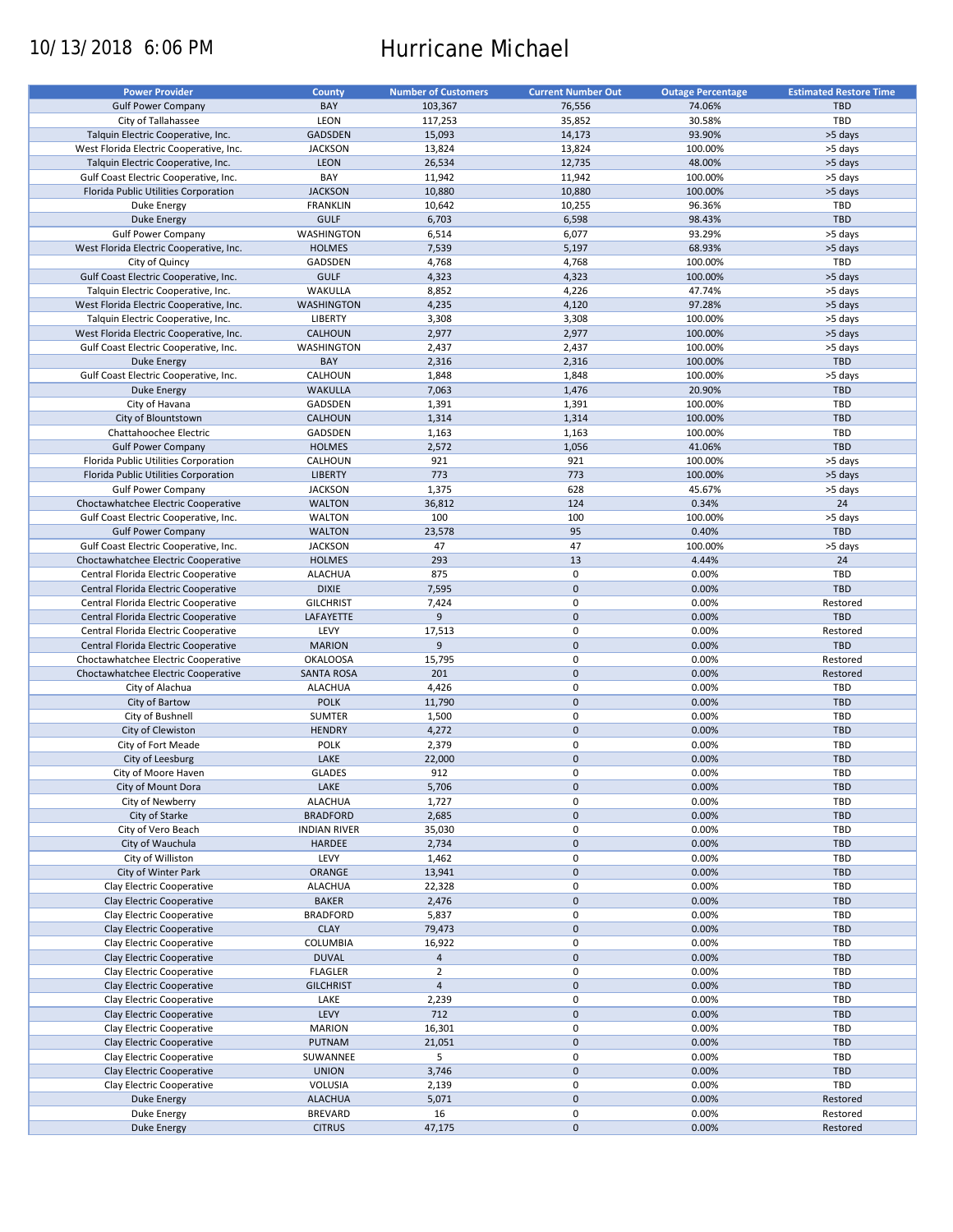## 10/13/2018 6:06 PM Hurricane Michael

| Duke Energy                                              | COLUMBIA                       | 535              | 0                      | 0.00%          | Restored   |
|----------------------------------------------------------|--------------------------------|------------------|------------------------|----------------|------------|
| <b>Duke Energy</b>                                       | <b>DIXIE</b>                   | 1,917            | $\pmb{0}$              | 0.00%          | Restored   |
| Duke Energy                                              | <b>FLAGLER</b>                 | 17               | 0                      | 0.00%          | Restored   |
|                                                          |                                |                  |                        |                |            |
| <b>Duke Energy</b>                                       | <b>GILCHRIST</b>               | 1,681            | $\mathbf 0$            | 0.00%          | Restored   |
| Duke Energy                                              | <b>HAMILTON</b>                | 3,021            | 0                      | 0.00%          | Restored   |
| <b>Duke Energy</b>                                       | <b>HARDEE</b>                  | 2,746            | $\pmb{0}$              | 0.00%          | Restored   |
|                                                          |                                |                  |                        |                |            |
| Duke Energy                                              | <b>HERNANDO</b>                | 11,823           | 0                      | 0.00%          | Restored   |
| <b>Duke Energy</b>                                       | <b>HIGHLANDS</b>               | 54,128           | $\pmb{0}$              | 0.00%          | Restored   |
|                                                          | HILLSBOROUGH                   | 24               | $\mathbf 0$            | 0.00%          | Restored   |
| Duke Energy                                              |                                |                  |                        |                |            |
| <b>Duke Energy</b>                                       | <b>JEFFERSON</b>               | 4,829            | $\mathbf 0$            | 0.00%          | Restored   |
| Duke Energy                                              | LAFAYETTE                      | 880              | $\mathbf 0$            | 0.00%          | Restored   |
| <b>Duke Energy</b>                                       | LAKE                           | 85,247           | $\pmb{0}$              | 0.00%          | Restored   |
|                                                          |                                |                  |                        |                |            |
| Duke Energy                                              | LEON                           | 66               | 0                      | 0.00%          | Restored   |
| Duke Energy                                              | LEVY                           | 3,840            | $\pmb{0}$              | 0.00%          | Restored   |
|                                                          | <b>MADISON</b>                 | 4,037            | 0                      | 0.00%          | Restored   |
| Duke Energy                                              |                                |                  |                        |                |            |
| <b>Duke Energy</b>                                       | <b>MARION</b>                  | 66,784           | $\pmb{0}$              | 0.00%          | Restored   |
| Duke Energy                                              | ORANGE                         | 370,927          | 0                      | 0.00%          | Restored   |
|                                                          | <b>OSCEOLA</b>                 | 48,545           | $\pmb{0}$              | 0.00%          | Restored   |
| <b>Duke Energy</b>                                       |                                |                  |                        |                |            |
| Duke Energy                                              | PASCO                          | 140,774          | $\pmb{0}$              | 0.00%          | Restored   |
| <b>Duke Energy</b>                                       | <b>PINELLAS</b>                | 526,150          | $\pmb{0}$              | 0.00%          | Restored   |
|                                                          |                                |                  |                        |                |            |
| Duke Energy                                              | <b>POLK</b>                    | 103,167          | 0                      | 0.00%          | Restored   |
| <b>Duke Energy</b>                                       | SEMINOLE                       | 154,215          | $\pmb{0}$              | 0.00%          | Restored   |
| Duke Energy                                              | <b>SUMTER</b>                  | 10,453           | $\pmb{0}$              | 0.00%          | Restored   |
|                                                          |                                |                  |                        |                |            |
| <b>Duke Energy</b>                                       | SUWANNEE                       | 833              | $\mathbf 0$            | 0.00%          | Restored   |
| Duke Energy                                              | <b>TAYLOR</b>                  | 6,261            | $\pmb{0}$              | 0.00%          | Restored   |
| <b>Duke Energy</b>                                       | <b>VOLUSIA</b>                 | 81,049           | $\pmb{0}$              | 0.00%          | Restored   |
|                                                          |                                |                  |                        |                |            |
| Escambia River Electric Cooperative, Inc.                | <b>ESCAMBIA</b>                | 3,452            | $\mathbf 0$            | 0.00%          | TBD        |
| Escambia River Electric Cooperative, Inc.                | <b>SANTA ROSA</b>              | 7,544            | $\pmb{0}$              | 0.00%          | <b>TBD</b> |
|                                                          | <b>MONROE</b>                  | 31,941           | $\mathbf 0$            | 0.00%          | TBD        |
| Florida Keys Electric Cooperative                        |                                |                  |                        |                |            |
| Florida Power and Light Company                          | <b>ALACHUA</b>                 | 1,245            | $\pmb{0}$              | 0.00%          | <b>TBD</b> |
| Florida Power and Light Company                          | <b>BAKER</b>                   | 5,516            | $\mathbf 0$            | 0.00%          | TBD        |
|                                                          |                                |                  | $\pmb{0}$              |                | <b>TBD</b> |
| Florida Power and Light Company                          | <b>BRADFORD</b>                | 4,070            |                        | 0.00%          |            |
| Florida Power and Light Company                          | <b>BREVARD</b>                 | 312,828          | $\mathbf 0$            | 0.00%          | TBD        |
| Florida Power and Light Company                          | <b>BROWARD</b>                 | 939,530          | $\pmb{0}$              | 0.00%          | <b>TBD</b> |
|                                                          |                                |                  |                        |                |            |
| Florida Power and Light Company                          | CHARLOTTE                      | 116,579          | 0                      | 0.00%          | TBD        |
| Florida Power and Light Company                          | <b>CLAY</b>                    | 910              | $\pmb{0}$              | 0.00%          | <b>TBD</b> |
| Florida Power and Light Company                          | <b>COLLIER</b>                 | 215,499          | 0                      | 0.00%          | <b>TBD</b> |
|                                                          |                                |                  |                        |                |            |
| Florida Power and Light Company                          | <b>COLUMBIA</b>                | 14,144           | $\pmb{0}$              | 0.00%          | <b>TBD</b> |
| Florida Power and Light Company                          | <b>DESOTO</b>                  | 16,855           | 0                      | 0.00%          | TBD        |
| Florida Power and Light Company                          | <b>DUVAL</b>                   | 9                | 0                      | 0.00%          | <b>TBD</b> |
|                                                          |                                |                  |                        |                |            |
| Florida Power and Light Company                          | <b>FLAGLER</b>                 | 59,608           | 0                      | 0.00%          | TBD        |
| Florida Power and Light Company                          | <b>GLADES</b>                  | 3,508            | $\mathbf 0$            | 0.00%          | <b>TBD</b> |
|                                                          |                                |                  |                        |                |            |
| Florida Power and Light Company                          | HARDEE                         | 33               | 0                      | 0.00%          | TBD        |
| Florida Power and Light Company                          | <b>HENDRY</b>                  | 9,892            | $\pmb{0}$              | 0.00%          | <b>TBD</b> |
| Florida Power and Light Company                          | <b>HIGHLANDS</b>               | 519              | $\pmb{0}$              | 0.00%          | TBD        |
|                                                          |                                |                  |                        |                |            |
| Florida Power and Light Company                          | <b>INDIAN RIVER</b>            | 57,796           | $\pmb{0}$              | 0.00%          | <b>TBD</b> |
| Florida Power and Light Company                          | LEE                            | 266,497          | 0                      | 0.00%          | TBD        |
| Florida Power and Light Company                          | MANATEE                        | 188,203          | $\mathbf 0$            | 0.00%          | <b>TBD</b> |
|                                                          |                                |                  |                        |                |            |
| Florida Power and Light Company                          | <b>MARTIN</b>                  | 94,739           | $\mathbf 0$            | 0.00%          | TBD        |
| Florida Power and Light Company                          | MIAMI-DADE                     | 1,138,406        | $\pmb{0}$              | 0.00%          | <b>TBD</b> |
| Florida Power and Light Company                          | <b>MONROE</b>                  | 94               | 0                      | 0.00%          | TBD        |
|                                                          |                                |                  |                        |                |            |
| Florida Power and Light Company                          | NASSAU                         | 22,701           | $\mathbf 0$            | 0.00%          | <b>TBD</b> |
| Florida Power and Light Company                          | OKEECHOBEE                     | 20,142           | 0                      | 0.00%          | TBD        |
| Florida Power and Light Company                          | ORANGE                         | 3                | $\pmb{0}$              | 0.00%          | <b>TBD</b> |
|                                                          |                                |                  |                        |                |            |
| Florida Power and Light Company                          | OSCEOLA                        | 3                | 0                      | 0.00%          | TBD        |
| Florida Power and Light Company                          | PALM BEACH                     | 750,041          | $\pmb{0}$              | 0.00%          | <b>TBD</b> |
| Florida Power and Light Company                          | PUTNAM                         | 20,144           | 0                      | 0.00%          | TBD        |
|                                                          |                                |                  |                        |                |            |
| Florida Power and Light Company                          | SARASOTA                       | 270,158          | $\pmb{0}$              | 0.00%          | <b>TBD</b> |
| Florida Power and Light Company                          | SEMINOLE                       | 55,586           | 0                      | 0.00%          | TBD        |
|                                                          |                                |                  |                        |                |            |
|                                                          |                                |                  |                        |                |            |
| Florida Power and Light Company                          | ST. JOHNS                      | 91,015           | $\mathbf 0$            | 0.00%          | TBD        |
| Florida Power and Light Company                          | ST. LUCIE                      | 129,369          | 0                      | 0.00%          | TBD        |
|                                                          |                                |                  |                        |                |            |
| Florida Power and Light Company                          | SUWANNEE                       | 5,025            | 0                      | 0.00%          | <b>TBD</b> |
| Florida Power and Light Company                          | <b>UNION</b>                   | 1,637            | 0                      | 0.00%          | TBD        |
| Florida Power and Light Company                          | <b>VOLUSIA</b>                 | 179,598          | 0                      | 0.00%          | <b>TBD</b> |
|                                                          |                                |                  |                        |                |            |
| Florida Public Utilities Corporation                     | NASSAU                         | 15,989           | 0                      | 0.00%          | Restored   |
| Fort Pierce Utilities Authority                          | ST. LUCIE                      | 27,630           | $\pmb{0}$              | 0.00%          | <b>TBD</b> |
| Gainesville (Gainesville Regional Utilities - GRU)       | <b>ALACHUA</b>                 | 94,473           | 0                      | 0.00%          | TBD        |
|                                                          |                                |                  |                        |                |            |
| Glades Electric Cooperative, Inc.                        | <b>GLADES</b>                  | 3,015            | $\pmb{0}$              | 0.00%          | <b>TBD</b> |
| Glades Electric Cooperative, Inc.                        | HARDEE                         | 0                | $\pmb{0}$              |                | TBD        |
|                                                          |                                |                  |                        |                |            |
| Glades Electric Cooperative, Inc.                        | <b>HENDRY</b>                  | 3,530            | $\pmb{0}$              | 0.00%          | <b>TBD</b> |
| Glades Electric Cooperative, Inc.                        | <b>HIGHLANDS</b>               | 7,321            | 0                      | 0.00%          | TBD        |
| Glades Electric Cooperative, Inc.                        | OKEECHOBEE                     | 2,278            | $\pmb{0}$              | 0.00%          | <b>TBD</b> |
|                                                          |                                |                  |                        |                |            |
| Green Cove Springs Electric<br><b>Gulf Power Company</b> | <b>CLAY</b><br><b>ESCAMBIA</b> | 3,889<br>152,984 | $\pmb{0}$<br>$\pmb{0}$ | 0.00%<br>0.00% | TBD<br>TBD |